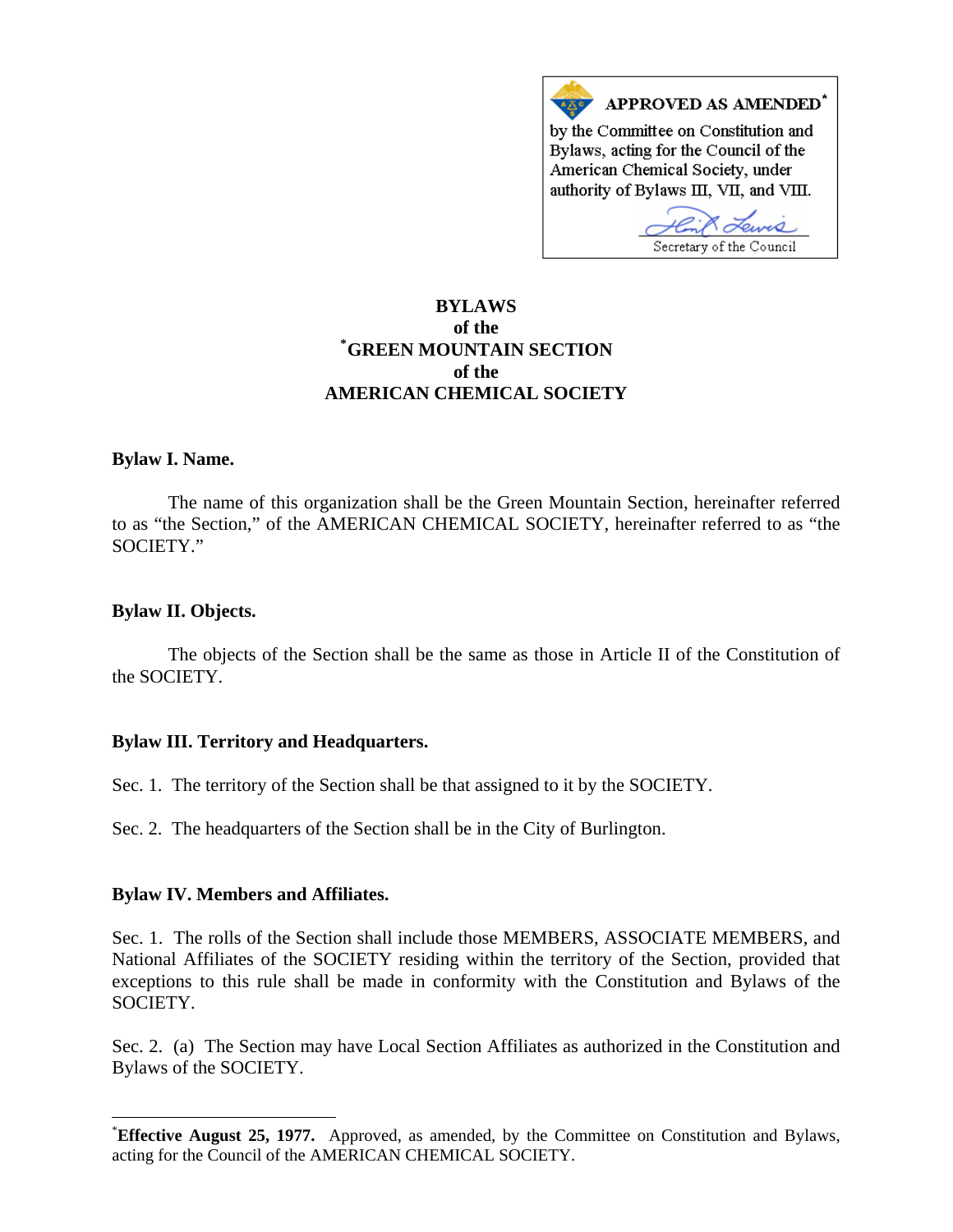(b) Local Section Affiliates may be elected at any regular meeting of the Section by a majority vote.

Sec. 3. Members and affiliates shall have such rights and privileges as are accorded them by the Constitution and Bylaws of the SOCIETY. (All members may vote. An ASSOCIATE MEMBER is entitled to all privileges of membership except that of holding an elective position. A Local Section Affiliate is not entitled to vote or to hold office.)

## **Bylaw V. Organization.**

Sec. 1. The officers of the Section shall be a Chair, Chair-Elect, Secretary, and Treasurer. The offices of Secretary and of Treasurer may be held by the same person.

Sec. 2. The Section shall have a Councilor and Alternate Councilor as provided in the Constitution and Bylaws of the SOCIETY.

Sec. 3. The Executive Committee shall consist of the officers of the Section and the Councilor.

Sec. 4. All officers, Councilors, Alternate Councilors, and other persons elected by the members shall be chosen from the MEMBERS.

## **Bylaw VI. Manner of Election and Terms of Office.**

Sec. 1. Elected officers of the Section shall serve for a term of one year beginning on July first, or until their successors are elected. The Chair-Elect shall succeed to the office of Chair upon completion of his term of office.

Sec. 2. Councilors and Alternate Councilors shall be elected for a term of three years beginning on January first.

Sec. 3. In the event of a vacancy in the office of Chair, the Chair-Elect shall assume the added duties of the Chair for the unexpired term. All other vacancies shall be filled by the Executive Committee by interim appointment for the period up to the next annual election, at which time the Section shall choose a member to fill out the unexpired term, if any. In the event the office of Chair-Elect is filled by such interim appointment, the Section shall elect both a Chair and Chair-Elect at its annual election.

Sec. 4. The officers shall be elected by ballot at the last regular meeting of the academic year and shall assume office as specified in Bylaw VI, Sec. 1, 2.

 A Nominating Committee of three, appointed by the Chair, shall present a slate of nominees for the elected positions to be filled.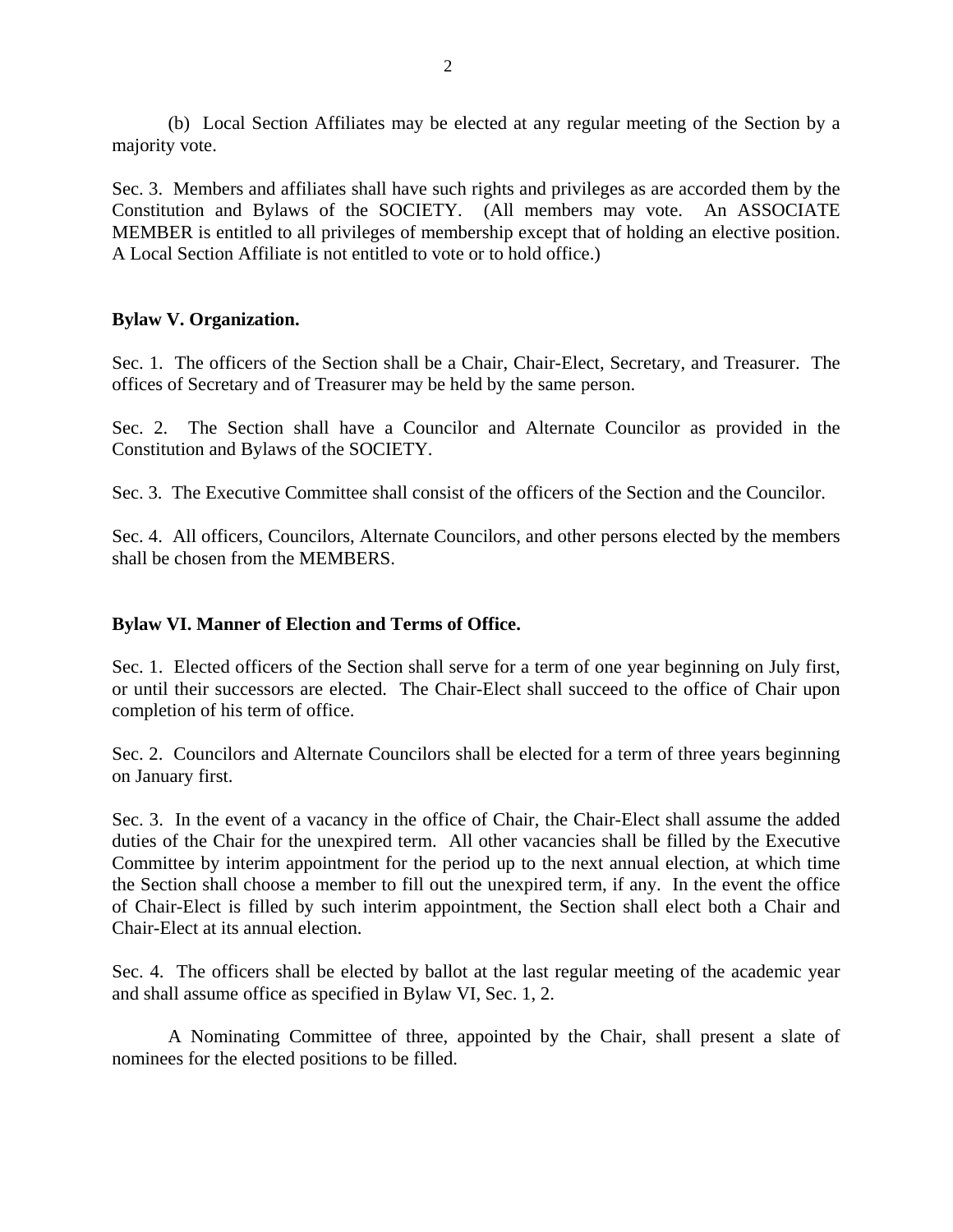Sec. 5. Councilors and Alternate Councilors shall be elected by a mail ballot of the members of the Section.

# **Bylaw VII. Duties of Officers and Executive Committee.**

Sec. 1. The duties of the officers shall be those customarily performed by such officers, together with those responsibilities prescribed by the Constitution and Bylaws of the SOCIETY and by these bylaws and such other duties as may be assigned from time to time by the Executive Committee.

Sec. 2. The Chair of the Section shall serve as Chair of the Executive Committee and shall appoint all committees authorized in these bylaws or by the Executive Committee.

Sec. 3. The Executive Committee shall be the governing body of the Section and, as such, shall have full power to conduct, manage, and direct the business and affairs of the Section in accordance with the Constitution and Bylaws of the SOCIETY and these bylaws.

## **Bylaw VIII. Committees.**

Standing committees may be set up by the Executive Committee as the needs of the Section may warrant them. Approval of such action by the Section at its next regular meeting shall constitute authority to include the committee under this bylaw.

## **Bylaw IX. Meetings.**

Sec. 1. The Section shall hold not less than four regular meetings each year at places designated by the Executive Committee.

Sec. 2. The Section may hold special meetings at the call of the Executive Committee. The notices of special meetings shall state the exact nature of the business to be transacted and no other business shall transpire at such meetings.

Sec. 3. Due notice of all meetings shall be sent to each member and affiliate of the Section. A quorum for all meetings of the Section shall consist of twenty-five per cent of the active membership of the Section. In the absence of a quorum all business meetings shall adjourn to a date.

Sec. 4. At the regular meetings of the Section, the order of business shall be as follows:

- (1) Reading the Minutes of the Previous Meeting (and their approval)
- (2) Reports of Officers, Councilor (and Standing Committees)
- (3) Reports of Special Committees
- (4) Special Orders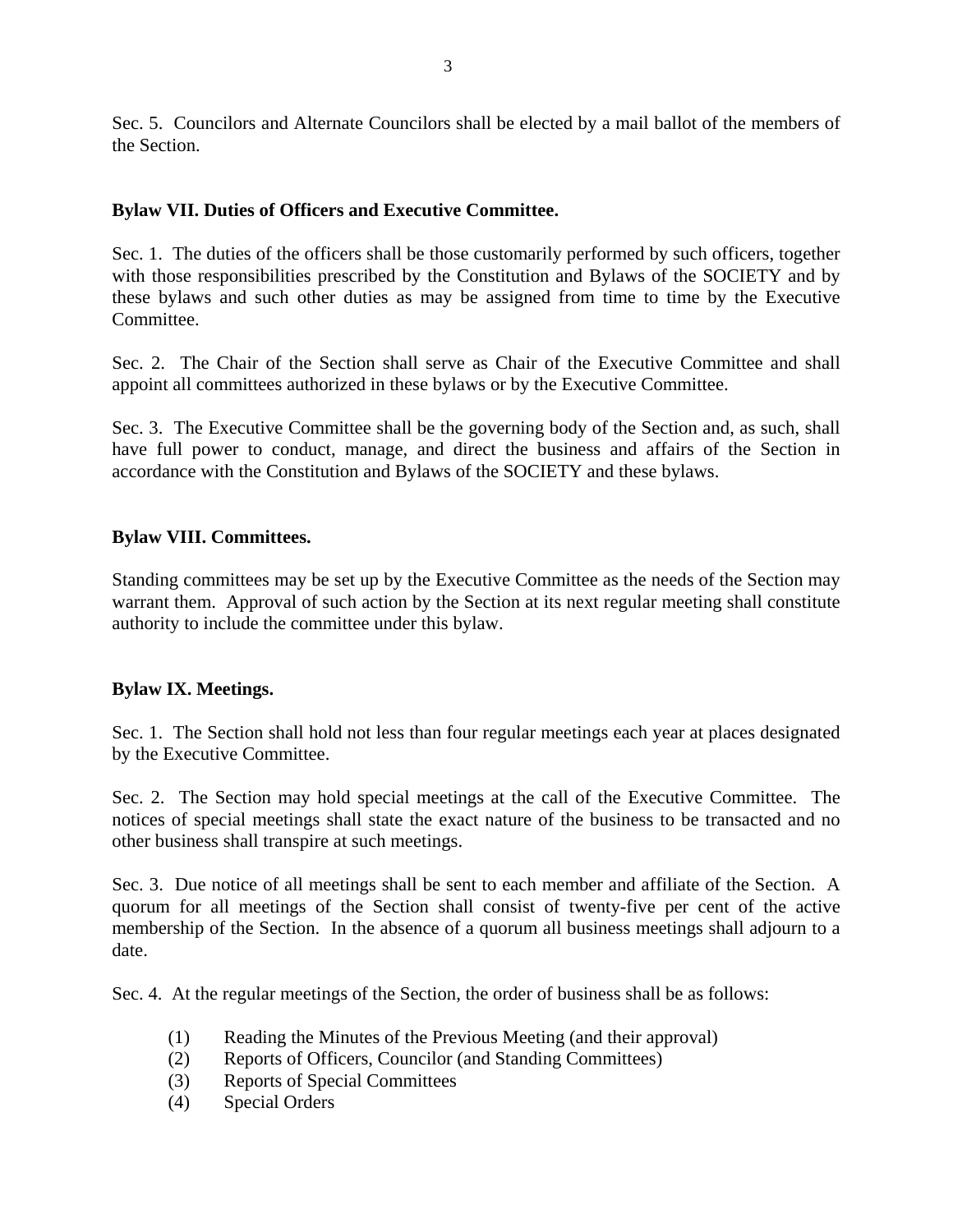- (5) Unfinished Business and General Orders
- (6) New Business.

The foregoing order of business may be suspended by a majority vote of the members present at a regular meeting. The rules of order in the conduct of Section meetings, not specifically provided in these bylaws, shall be Robert's "Rules of Order."

Sec. 5. The Executive Committee shall meet upon due notice to its members at the call of the Chair or at the request of a majority of the members of the Committee.

## **Bylaw X. Dues**

Sec. 1. All assigned National Affiliates and members of the Section, except MEMBERS of the SOCIETY in emeritus status, may be assessed such annual Local Section dues as may be set by the Executive Committee.

Sec. 2. The annual dues of Local Section Affiliates shall be set by the Executive Committee in accordance with the Constitution and Bylaws of the SOCIETY. Failure to pay such dues in advance shall automatically terminate the affiliation.

## **Bylaw XI. Amendments.**

Sec. 1. A proposed amendment to these bylaws must first be submitted in writing to the Executive Committee. If it is approved by a majority of the Executive Committee, the Secretary shall furnish all members of the Section with copies of the proposed amendment at the time when notice of the next meeting of the Section is given.

 The above procedure of notice to members may be suspended by proposing the amendment at a meeting of the Section.

Sec. 2. At the next meeting of the Section after notice of the proposed amendment is given, the amendment may be adopted by an affirmative vote of two-thirds of the members present, under the conditions specified in Bylaw IX, Sec. 3.

Sec. 3. Any amendment not approved by the Executive Committee within 90 days from the time it is submitted thereto, may be brought to a vote of the membership in the aforesaid manner by a petition signed by not less than 20 per cent of the members of the Section whose current dues have been paid to the SOCIETY.

Sec. 4. An amendment shall become effective on approval by the Council of the SOCIETY unless a later date is specified.

#### **BYLAW XII. Dissolution of Section.**